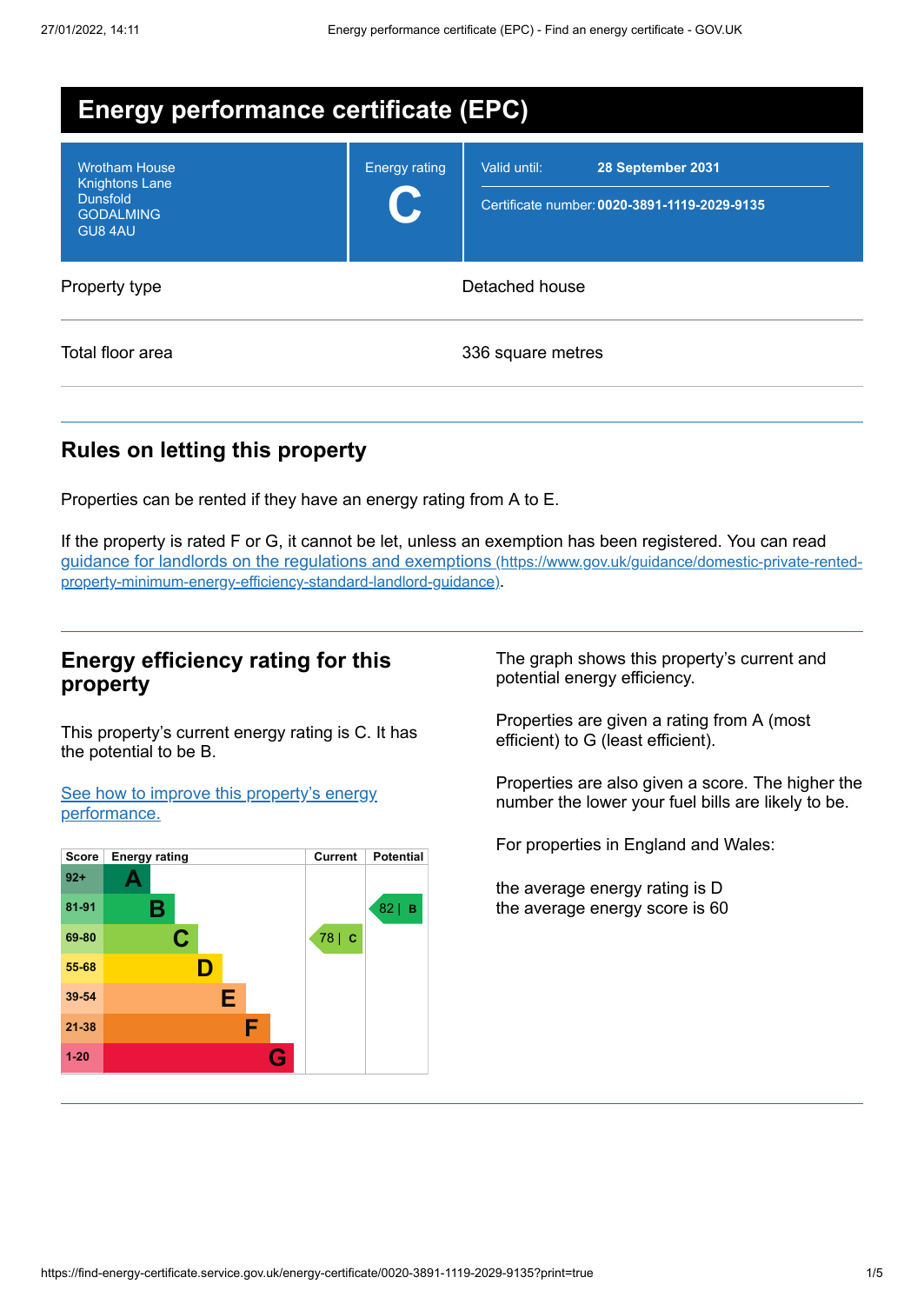# **Breakdown of property's energy performance**

This section shows the energy performance for features of this property. The assessment does not consider the condition of a feature and how well it is working.

Each feature is assessed as one of the following:

- very good (most efficient)
- good
- average
- poor
- very poor (least efficient)

When the description says "assumed", it means that the feature could not be inspected and an assumption has been made based on the property's age and type.

| <b>Feature</b>       | <b>Description</b>                                                | Rating    |
|----------------------|-------------------------------------------------------------------|-----------|
| Walls                | Average thermal transmittance 0.17 W/m <sup>2</sup> K             | Very good |
| Roof                 | Average thermal transmittance 0.11 W/m <sup>2</sup> K             | Very good |
| Floor                | Average thermal transmittance 0.18 W/m <sup>2</sup> K             | Very good |
| Windows              | High performance glazing                                          | Very good |
| Main heating         | Air source heat pump, electric                                    | Average   |
| Main heating control | Time and temperature zone control                                 | Very good |
| Hot water            | From main system                                                  | Poor      |
| Lighting             | Low energy lighting in all fixed outlets                          | Very good |
| Air tightness        | Air permeability 4.5 m <sup>3</sup> /h.m <sup>2</sup> (as tested) | Good      |
| Secondary heating    | Room heaters, wood logs                                           | N/A       |

#### **Low and zero carbon energy sources**

Low and zero carbon energy sources release very little or no CO2. Installing these sources may help reduce energy bills as well as cutting carbon emissions. The following low or zero carbon energy sources are installed in this property:

- Biomass secondary heating
- Air source heat pump

#### **Primary energy use**

The primary energy use for this property per year is 89 kilowatt hours per square metre (kWh/m2).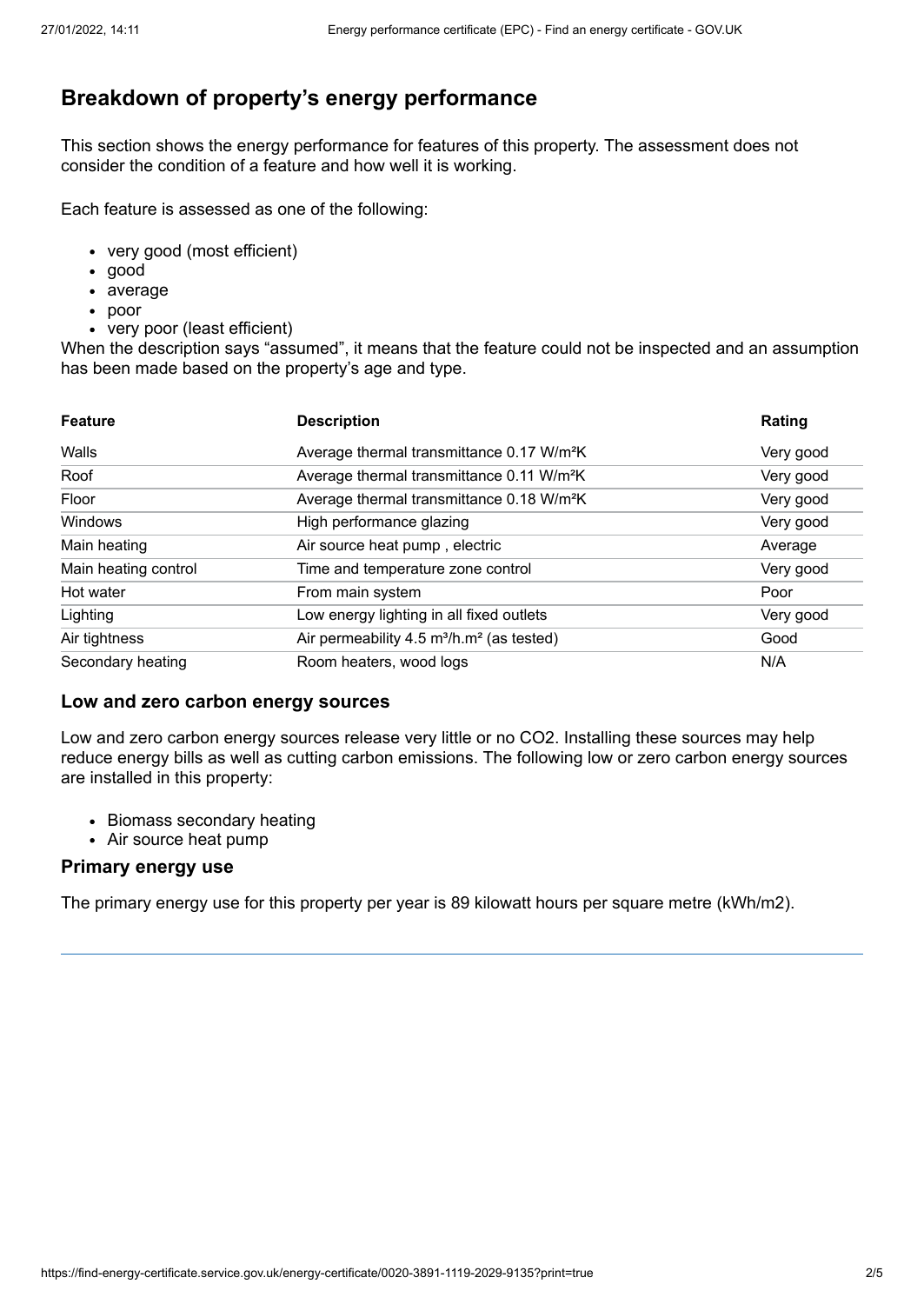| <b>Environmental impact of this</b><br>property                                                        |                             | This property produces                                                                                                                        | 4.9 tonnes of CO2 |
|--------------------------------------------------------------------------------------------------------|-----------------------------|-----------------------------------------------------------------------------------------------------------------------------------------------|-------------------|
| This property's current environmental impact<br>rating is B. It has the potential to be B.             |                             | This property's potential<br>production                                                                                                       | 3.6 tonnes of CO2 |
| Properties are rated in a scale from A to G<br>based on how much carbon dioxide (CO2) they<br>produce. |                             | By making the recommended changes, you<br>could reduce this property's CO2 emissions by<br>1.3 tonnes per year. This will help to protect the |                   |
| Properties with an A rating produce less CO2                                                           |                             | environment.                                                                                                                                  |                   |
| than G rated properties.                                                                               |                             | Environmental impact ratings are based on<br>assumptions about average occupancy and                                                          |                   |
| An average household<br>produces                                                                       | 6 tonnes of CO <sub>2</sub> | energy use. They may not reflect how energy is<br>consumed by the people living at the property.                                              |                   |
|                                                                                                        |                             |                                                                                                                                               |                   |

# <span id="page-2-0"></span>**How to improve this property's energy performance**

Making any of the recommended changes will improve this property's energy efficiency.

If you make all of the recommended changes, this will improve the property's energy rating and score from C (78) to B (82).

| <b>Recommendation</b>        | <b>Typical installation cost</b> | <b>Typical yearly saving</b> |
|------------------------------|----------------------------------|------------------------------|
| 1. Solar water heating       | £4.000 - £6.000                  | £102                         |
| 2. Solar photovoltaic panels | £3.500 - £5.500                  | £359                         |

## **Paying for energy improvements**

Find energy grants and ways to save energy in your home. [\(https://www.gov.uk/improve-energy-efficiency\)](https://www.gov.uk/improve-energy-efficiency)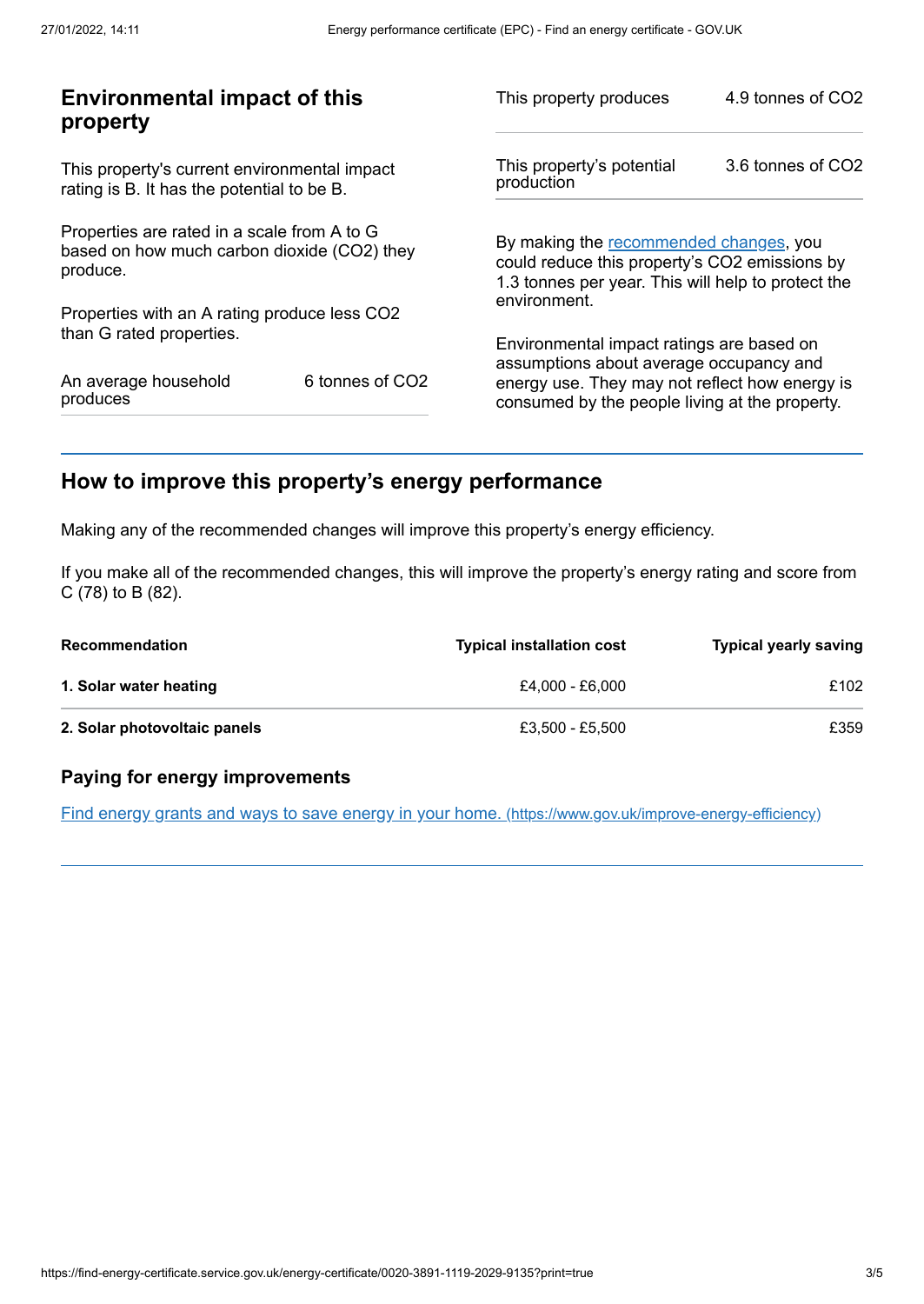## **Estimated energy use and potential savings**

| Estimated yearly energy<br>cost for this property | £1854 |
|---------------------------------------------------|-------|
| Potential saving                                  | £102  |

The estimated cost shows how much the average household would spend in this property for heating, lighting and hot water. It is not based on how energy is used by the people living at the property.

The estimated saving is based on making all of the [recommendations](#page-2-0) in how to improve this property's energy performance.

For advice on how to reduce your energy bills visit Simple Energy Advice [\(https://www.simpleenergyadvice.org.uk/\)](https://www.simpleenergyadvice.org.uk/).

## **Heating use in this property**

Heating a property usually makes up the majority of energy costs.

## **Estimated energy used to heat this property**

| Space heating | 10667 kWh per year |
|---------------|--------------------|
| Water heating | 2487 kWh per year  |

#### **Potential energy savings by installing insulation**

The assessor did not find any opportunities to save energy by installing insulation in this property.

You might be able to receive Renewable Heat Incentive payments [\(https://www.gov.uk/domestic](https://www.gov.uk/domestic-renewable-heat-incentive)renewable-heat-incentive). This will help to reduce carbon emissions by replacing your existing heating system with one that generates renewable heat. The estimated energy required for space and water heating will form the basis of the payments.